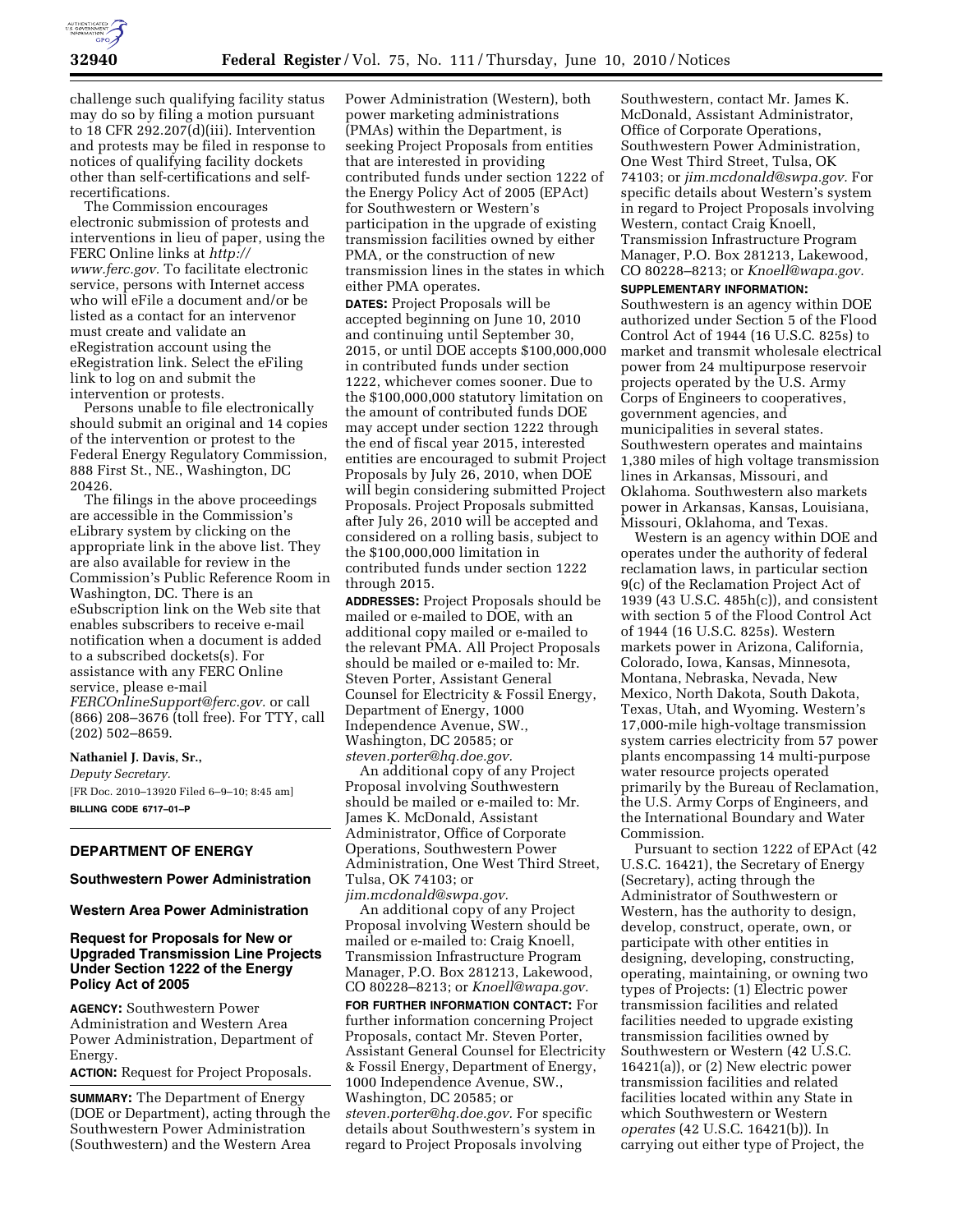Secretary may accept and use funds contributed by another entity for the purpose of executing the Project (42 U.S.C. 16421(c)). For the period encompassing fiscal years 2006 through 2015, the Secretary may not accept or use more than \$100,000,000 in contributed funds under *section* 1222. As of the date of this Notice, the Secretary has not accepted any contributed funds for section 1222 Projects.<sup>1</sup>

In order to exercise the authority to engage in these activities under section 1222, the Secretary, in consultation with the applicable PMA Administrator, must first determine that a proposed Project satisfies certain statutory criteria. Accordingly, the Secretary requests that any entity interested in providing contributed funds for upgraded or new transmission facilities under section 1222 submit a Project Proposal that, at a minimum, contains all of the following:

1. The name and a general description of the entity submitting the Project Proposal;

2. A Project description which provides:

a. An overview of the proposed Project, including the Project location, proposed routing, and minimum transfer capability;

b. *(For Proposals for Projects for non-DOE entities to participate with Southwestern or Western in designing, developing, constructing, operating maintaining or owning an electric power transmission facility and related facilities needed to upgrade existing transmission facilities owned by Southwestern or Western):* A statement, supported by the best available data, demonstrating how the proposed Project meets all of the following three eligibility criteria:

i. The *proposed* Project must be either:

(A) Located in a national interest electric transmission corridor designated under section 216(a) of the Federal Power Act (16 U.S.C. 824p(a)) and will reduce congestion of electric transmission in interstate commerce; or

(B) Necessary to accommodate an actual or projected increase in demand for electric transmission capacity;

ii. The proposed Project must be consistent with both:

(A) Transmission needs identified, in a transmission expansion plan or otherwise, by the appropriate Transmission Organization (as defined in the Federal Power Act, 16 U.S.C. 791a *et seq.*), if any, or approved regional reliability organization; and

(B) Efficient and reliable operation of the transmission grid;

iii. The proposed Project must be operated in conformance with prudent utility practice.

c. (*For Proposals for Projects for non-DOE entities to participate with Southwestern or Western in designing, developing, constructing, operating, maintaining, or owning a new electric power transmission facility and related facilities located within any State in which Southwestern or Western operates*) A statement, supported by the best available data, demonstrating how the proposed Project meets all of the following five eligibility criteria:

i. The proposed Project must be either:

(A) Located in an area designated under section 216(a) of the Federal Power Act (16 U.S.C. 824p(a) and will reduce congestion of electric transmission in interstate commerce; or

(B) Necessary to accommodate an actual or projected increase in demand for electric transmission capacity;

ii. The proposed Project must be consistent with both:

(A) Transmission needs identified, in a transmission expansion plan or otherwise, by the appropriate Transmission Organization (as defined in the Federal Power Act, 16 U.S.C. 791a *et seq.*) if any, or approved regional reliability organization; and

(B) Efficient and reliable operation of the transmission grid;

iii. The proposed Project will be operated in conformance with prudent utility practice;

iv. The proposed Project will be operated by, or in conformance with the rules of, the appropriate Transmission Organization, if any; or if such an organization does not exist, regional reliability organization;

v. The proposed Project will not duplicate the functions of existing transmission facilities or proposed facilities which are the subject of ongoing or approved siting and related permitting proceedings;

3. A financing statement, detailing the amount of funds the submitting entity would contribute to DOE for purposes of carrying out the Project, including the expected Project costs for which those contributed funds would be used, and the fiscal year(s) in which any contributed funds would be provided to DOE.

Project Proposals will be evaluated by the Department of Energy and the relevant PMA to determine whether based on the best available data provided by the submitter—the Project meets the following eligibility requirements:

1. The Project meets, or will meet by the time the Secretary makes a final decision whether to proceed with the development of the proposed Project, the statutory eligibility criteria specified above in paragraph 2(b) for upgraded transmission facilities, or paragraph 2(c) for new transmission facilities; and

2. DOE, in accepting the amount of funds the submitting entity proposes to contribute, would not exceed the \$100,000,000 limit before September 15, 2015.

DOE can at any time reject a Project Proposal, in whole or in part, that does not meet these eligibility requirements.

If a proposed Project meets the eligibility requirements, DOE and the relevant PMA will conduct an initial evaluation of the eligible Project Proposals, considering criteria including, but not limited to, the following:

1. Whether the Project is in the public interest;

2. Whether the Project will facilitate the reliable delivery of power generated by renewable resources;

3. The benefits and impacts of the Project in each state it traverses, including economic and environmental factors;

4. The technical viability of the Project, considering engineering, electrical, and geographic factors; and 5. The financial viability of the

Project.

In order for DOE to undertake an initial evaluation of eligible Project Proposals, submitting entities are urged to provide for consideration information in their Project Proposals, as described below. If the information described below is unknown at the time of submission, submitters are invited to provide a timeline estimating when any of the applicable information may become known or available.

1. *Public interest.* A brief description of how the Project is in the public interest, including, but not limited to, advancing the purposes of EPAct.

2. *Resource description.* A description of the energy resources (wind, solar, hydro, coal, natural gas, nuclear, etc.) for which the proposed Project would facilitate delivery; the size and location of the resources; schedule for resource development; specific location of load or markets; availability of generationrelated ancillary services, including regulation and frequency response and

<sup>1</sup>On November 21, 2008, Southwestern and Western issued separate Solicitations of Interest for Transmission Line Projects under section 1222 of EPAct (73 FR 70636 and 70638 respectively). Southwestern received no response to its solicitation. Western received five responses which were forwarded for consideration of financing under Western's Transmission Infrastructure Program.